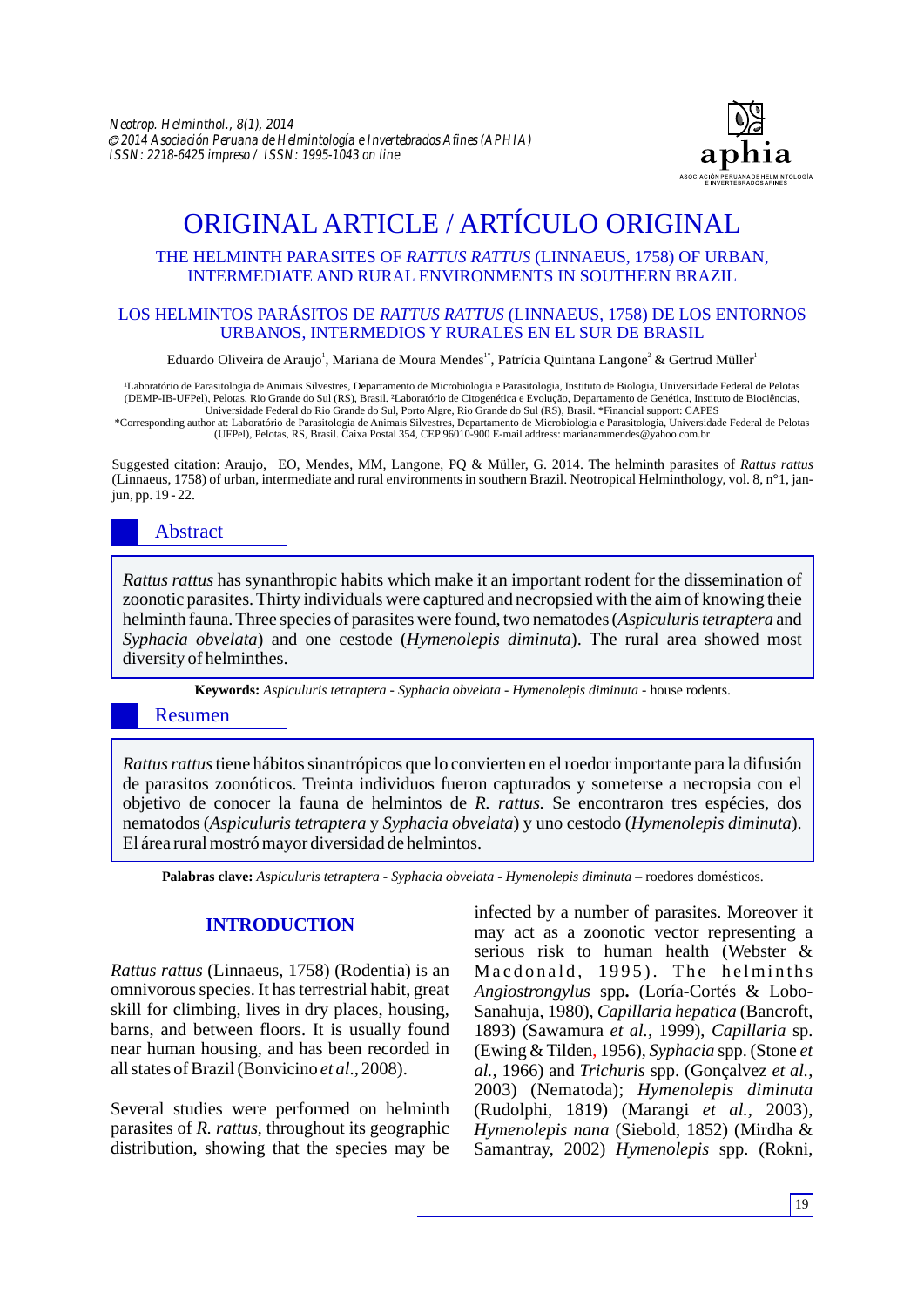2008) and *Moniliformis moniliformis* (Bremser, 1811) (Ikeh *et al*., 1992) (Cestoda) are mentioned in literature.

Urban expansion into rural environments possible the proximity of these animals to humans, so this work aims to meet the helminths harbored by this host in urban, intermediate and rural environments in southern Brazil.

## **MATERIALAND METHODS**

The study was performed in southern Rio Grande do Sul State, Brazil. Thirty *R. rattus*  were captured, 20 from urban environment in the municipality of Pelotas (S: 31º 46' 34" and W:  $52^{\circ}$   $2\overline{1}$   $34^{\circ}$ ), three from intermediate environment, and seven from rural environment in the municipality of Capão do Leão (S: 31º 46' 3" and W: 52º 26' 55"). The capture was made with Tomahawk cage traps, using a mixture of peanut butter, banana, sardine, and wheat flour as bait. After capturing, the animals were sedated and euthanized according to CFMV (2002) and then necropsied. The nematodes were clarified in lactophenol, and cestodes were stained with hematoxilin for identification, helminths were deposited in the collection of Laboratório de Parasitologia de Animais Silvestres da Universidade Federal de Pelotas. Parameters of prevalence (P), abundance (A), and mean intensity (MI) of parasitism were evaluated according to Bush *et al.* (1997).

### **RESULTS**

Three species of helminth were found, two belonging to Phylum Nematoda and one to Class Cestoda. The overall prevalence of parasitism was 33.3% (n=10). The highest prevalence was observed in the intermediate area (100%), followed by rural area (42.85%) and urban area (20%).

*Syphacia obvelata* (Rudolphi, 1802) was the most prevalent parasite (23.32%), with highest MI ( $= 30$ ) and A ( $= 7$ ), followed by *H. diminuta* with  $P = 10\%$ ,  $MI = 2$  and  $A = 0.2$ . *Aspiculuris*  *tetraptera* (Nitzsch, 1821) was represented by only one specimen with  $P = 3.33\%$  and  $A = 0.03$ .

The rats from rural area had two species of parasites (*A. tetraptera* and *H. diminuta*), which were unique to that place. Intermediate and urban areas shared *S. obvelata*, the only one for those places.

#### **DISCUSSION**

The number of species found and the prevalence of parasitism were lower than reported in literature for other regions of the world (Seng *et al.,* 1979; Hasegawa & Masako, 1999; Ajayi *et al*., 2007). This may be due to the low sample size of *R. rattus* captured in this study.

Only one study was performed using the same sample size, also with low diversity of helminths, recording the cestode *H. diminuta*  and three nematodes *Protospirura chanchanensis* (Ibañez, 1966), *S. obvelata,* and *Heterakis spumosa* (Schneider, 1866) (Iannacone & Alvariño, 2002).

Of the three areas assessed, the intermediate environment had the highest prevalence of helminths. However, it is necessary to increase the number of samples in rural and urban places to see if this pattern is confirmed. Species diversity was higher in the rural area, even with low number of organisms which may be an indication that this environment actually has a higher number of parasite species.

The three species of helminths found, *S. obvelata, A. tetraptera,* and *H. diminuta*, have already been recorded infecting *R. rattus* in different parts of the world. *S. obvelata* and *H. diminuta* are zoonotic species.

*Aspiculuris tetraptera* had lower prevalence and intensity in *R. rattus,* nevertheless, it is likely that this helminth parasitism is not accidental, since it has already been mentioned associated with this species (Milazzo *et al*., 2003) and with other murine rodents (Bazzano *et al*., 2002; Kataranovski *et al.,* 2008).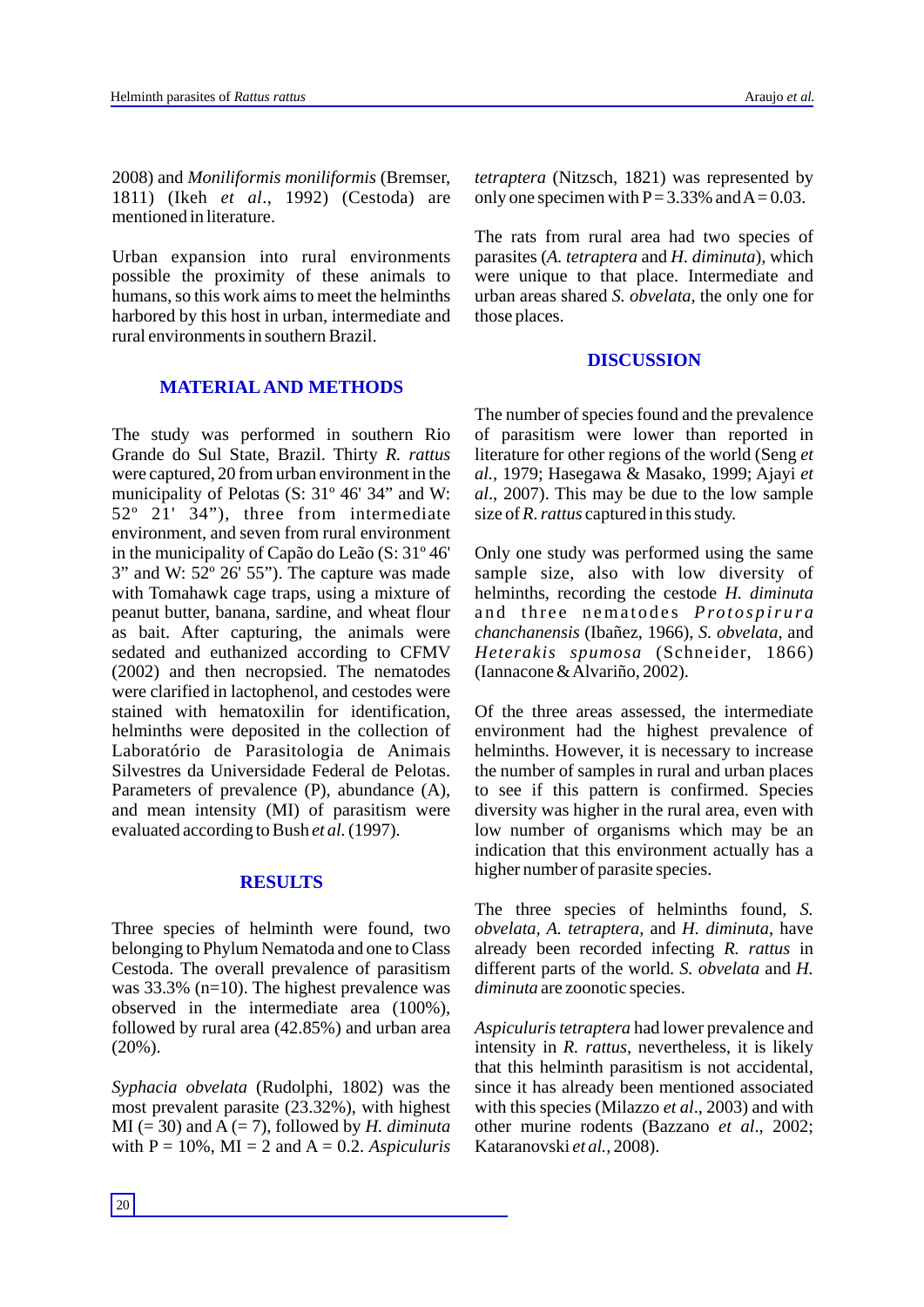*Syphacia obvelata*, seems to be more associated with *Mus musculus* (Linnaeus, 1758), but it has already been observed infecting *R. rattus*  (Bressan, *et al*., 1997). *S. muris* (Yamaguti, 1935) is the species of this genus most commonly found in *R. rattus* (Bazzano *et al*., 2002; Milazzo *et al.,* 2003). *S. obvelata* has already been mentioned infecting humans. This nematode of direct life cycle deposits its eggs in the anal region of the host, usually a rodent. Humans become infected by accidentally swallowing the eggs, which may be carried by arthropods or dust particles (Stone & Manwell*,* 1966).

*Hymenolepis diminuta* was the second most prevalent helminth. This cestode was mentioned as predominant parasite of *R. rattus* (Seng *et al.,* 1979), and is often associated with this rodent (Ajayi *et al.,* 2007). However, other species of this genus have been found parasitizing *R. rattus*, as *H. fraterna* (Mas-Coma *et al.,* 2000) and *H. nana* (Ajayi *et al*., 2007). Other rodents of the family Muridae have been reported as hosts for *H. diminuta, as R. norvegicus* (Berkenhout, 1769) (Abu-Madi *et al*., 2001) and *M. musculus*  (Milazzo *et al.,* 2003), showing that this cestode has low host specificity. *H. diminuta* is cosmopolitan whose preferred definitive hosts are rodents. However, infection may occur in humans through accidental ingestion of arthropods containing the cysticercoids larvae, usually affecting children (Marangi *et al.,* 2003).

*Aspiculuris tetraptera, S. obvelata,* and *H. diminuta* are record for the first time in Rio Grande do Sul State infecting non-captive populations of *R. rattus*, and the most prevalent helminth is *S. obvelata.* The report of *S. obvelata*  and *H. diminuta* composing the helminth fauna of *R. rattus,* highlights the importance of these parasites in public health due to proximity between the hosts and humans, since these rodents are disseminators of these parasites.

### **BIBLIOGRAPHIC REFERENCES**

Abu-Madi, MA, Lewis, JW, Mikhail, M, El-Nagger, ME & Behnke, JM. 2001. *Monospecific helminths and arthropod* *infections in an urban population of brown rats from Doha, Qatar*. Journal of Helminthology, vol. 75, pp. 313-320.

- *Helminthes* Oluwadare, AT. 2007. *parasites of rodents caught around human habitats in Joss, Plateau state, Nigeria.* Animal Production Research Advances, vol. 3, pp. 6-12. Ajayi, OO, Ogwurike, BA, Ajayi, JA &
- *Patters of infection with nematodes* 2002. Syphacia obvelata *and* Aspiculuris tetraptera *in conventionally maintened Laboratory mice.* Memórias do Instituto Oswaldo Cruz, vol. 97, pp. 847-853. Bazzano, T, Restel, TI, Pinto, RP & Gomes, DC.
- *Guia dos roedores do Brasil,*  (eds). 2008. *com chaves para gêneros baseadas em caracteres externos*. Rio de Janeiro: Centro Pan-Americano de Febre Aftosa – OPAS/OMS. Bonvicino, CR, Oliveira, JÁ & D'andrea, PS.
- Marques, T. 1997. Prevalence of ecto and *endoparasites in mice and rats reared in animals houses*. Brazilian Journal of Veterinary Research and Animal Science*,*  vol. 34, pp.142-146. Bressan, MCR, Calgaro, GAA, Lexandre, SR &
- *Parasitology meets ecology on*  AW. 1997. *terms: Margolis et al. Revisited.*Journal of Parasitology, vol.83, pp.575-583. Bush, AO, Lafferty, KD, Lotz, JM & Shostak,
- *Resolução nº714, de 20 de*  (CFMV). 2002. *junho de 2002.* Acessado em: 24/02/2009  $\langle$ http://www.cfmv.org.br/portal/ legislacao/resolucoes/resolucao\_714.pdf  $>$ . Conselho Federal de Medicina Veterinária –
- Ewing, GM & Tilden, IL. 1956. Capillaria hepatica: *Report of fourth case of true human infestation.* The Journal of Pediatrics, vol. 48, pp. 341-348.
- *Human intestinal parasites in the*  2003. *past: new findings and a review.* Memórias do Instituto Oswaldo Cruz, vol. 98, pp.103-118. Gonçalvez, MLC, Araújo, A & Ferreira, LF.
- *Parasitic*  Hasegawa, H & Masako, I. 1999. *helminthes found in* Rattus rattus *from Yokoate Island, Tokara Islands, Japan*. Biological Magazine Okinawa, vol. 37,